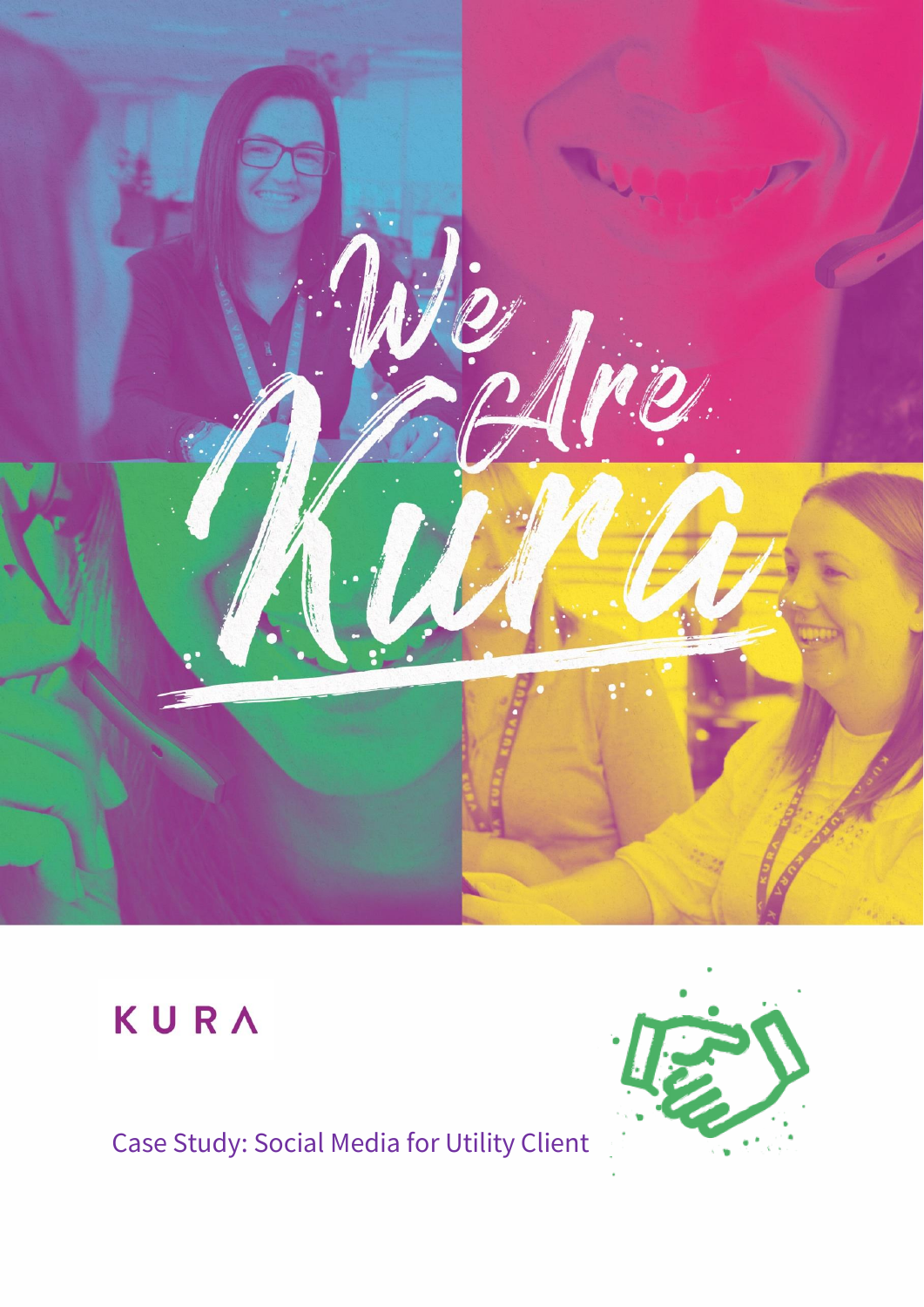

#### The Industry

The utility sector is complex, tightly regulated and volatile. Competition within the sector is fierce, and new entrants are gaining momentum in this space. Customer perception of the industry has long been poor, and in today's digital age, customers have access to information 24 hours a day and are more informed than ever before. Customers now demand a great service on their channel of choice and expect to do this at any time. Customer service in the digital age is no longer a nice to have – it is becoming a regulatory requirement and essential for providers to remain competitive in this space.

#### Key Highlights:

- Over 35,000 interactions handled every year
- Industry-leading, speed-ofanswer performance of less than 60 seconds.
- 90%+ customer complaints resolved within 14 days.

#### Client Challenges:

The client had been listed in the bottom of the "Big Six" for customer service. They recognised the need to improve their performance and reduce both customer frustration and costs across different customer groups: direct debit, quarterly credit and more vulnerable pre-payment meter users. Our client needed to protect their existing customer base while continuing to attract and grow new business. They therefore needed a contact centre solution fit for the 21st century.

#### Client Objectives:

Our client had four clear objectives:

- $\perp$ . Increase access to customer service through a range of social media channels.
- 2. Increase customer satisfaction and reduce customer complaints across all customer groups.
- 3. Reduce customer churn and increase customer retention.
- 4. Provide a superior and differentiated customer experience at a reduced cost.

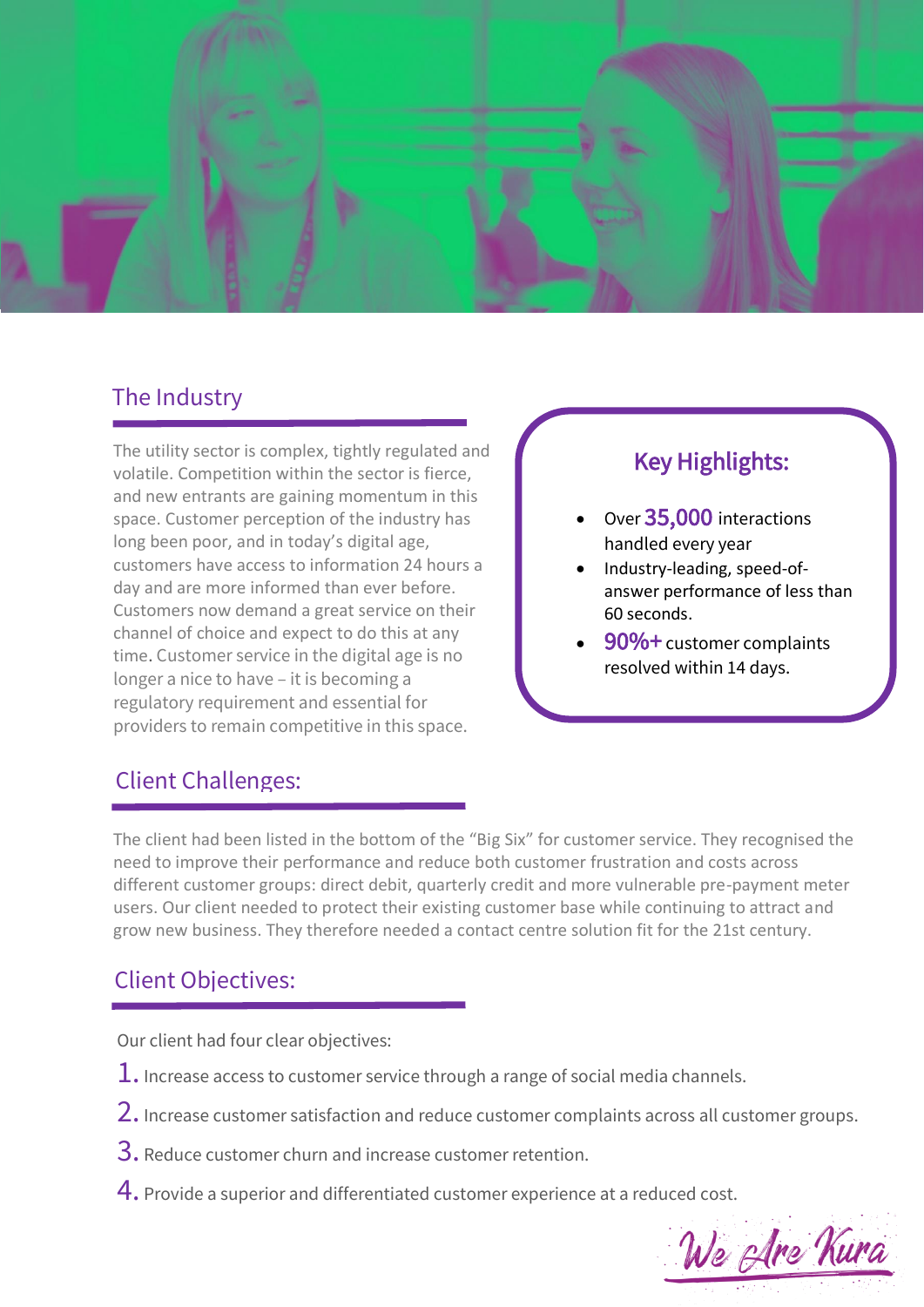### Our Approach

We deployed our most experienced and empowered employees to work on a dedicated social media campaign for the client. From initial discussion to go-live, the implementation of the solution took just six weeks, with service provision spanning a range of social media channels, including Twitter and Facebook. We also rolled out market-leading salaries, strengthening staff retention. Finally, we introduced Kura Evolve, our customer insight programme. Kura Evolve gathers rich customer data to support our client with call and cost reduction programmes and service improvement initiatives.

#### Our Results

- 35,000 social media interactions per annum.
- Month over month growth on contact volumes of 15%.
- Effective online interventions to manage customer queries.





- Industry-leading speed-ofanswer performance of less than 60 mins.
- 90%+ customer complaints resolved in less than 14 days
- Personalised and effective channel shifting solution to support customers with complex enquiries.

#### **Conclusions**

The results of the social media campaign were so successful that the programme was extended. The campaign helped to reduce the time taken to resolve customer queries, improving customers' experience. With a customer service strategy fit for the 21st century, our client is now able to manage digital customer issues and perceptions.